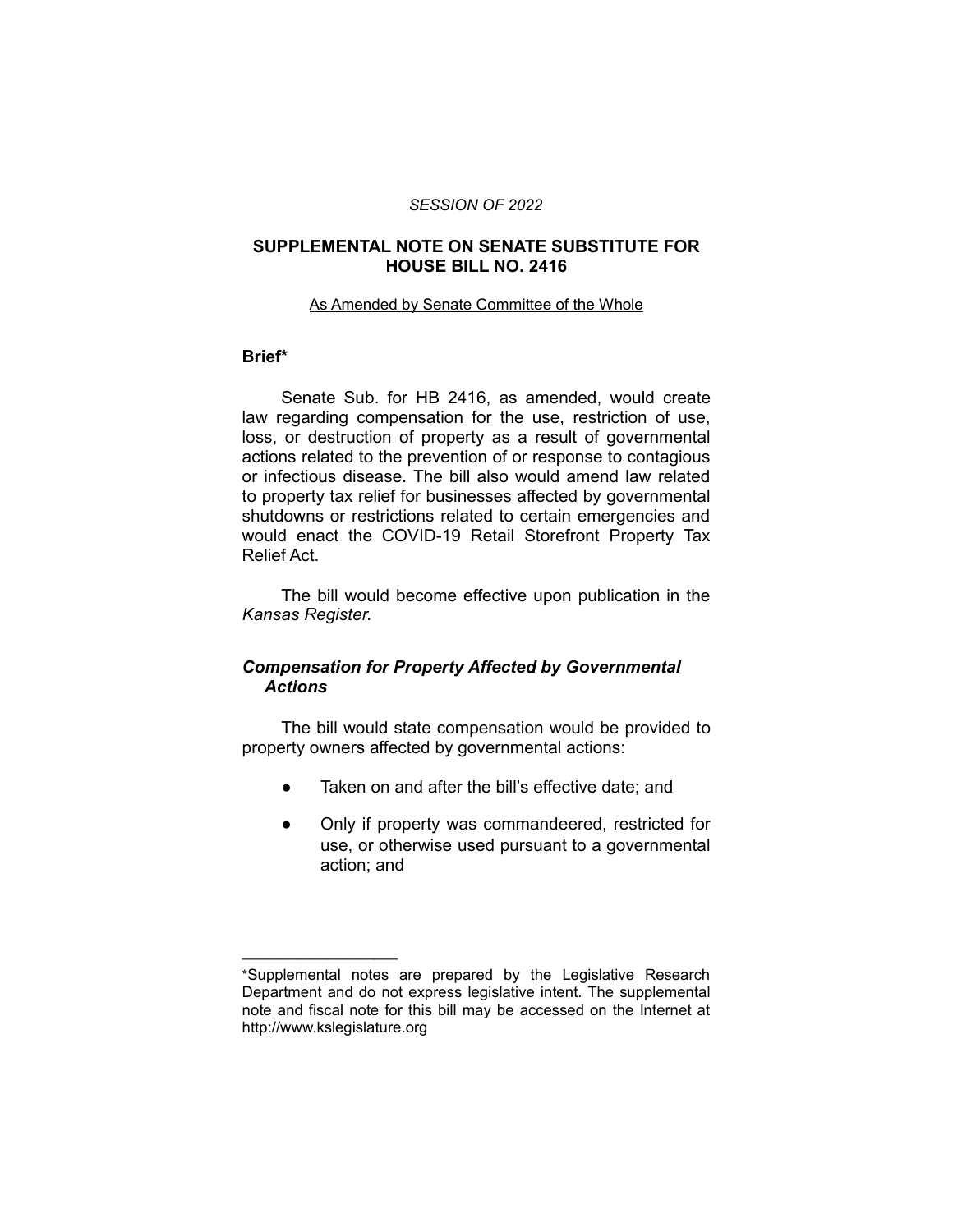The destruction, use, or restriction on use of such property was ordered by a public official pursuant to such governmental action.

The bill would provide a claimant would not be eligible for compensation if the claimant knew or should have known of a dangerous condition and failed to respond in a reasonable manner to address the dangerous condition that resulted in the use, restriction on use, damage, loss, or destruction of property, including, but not limited to, sanitization or food safety.

Any person claiming compensation under this section as a result of a governmental action would be required to file a civil action in district court, and the court would determine the validity of the claim in the same manner and under the same procedures as a condemnation action pursuant to the Eminent Domain Procedure Act. The bill would provide any award of compensation would:

- Be paid by the governmental entity ordering the contested action;
- Be limited to the actual cost of such use or restriction on use as determined by the board of appraisers; and
- Not include loss of present or future profits, opportunity cost, or other extraordinary damages.

The bill would provide personal services could not be compensated by the State or political subdivision except pursuant to statute or ordinance.

The bill would define "governmental action" to mean an order, resolution, or ordinance related to a contagious or infectious disease in humans issued or adopted by the State, county, city, or other political subdivision of the state, including, but not limited to, an order, resolution, or ordinance issued or adopted pursuant to a declared state of disaster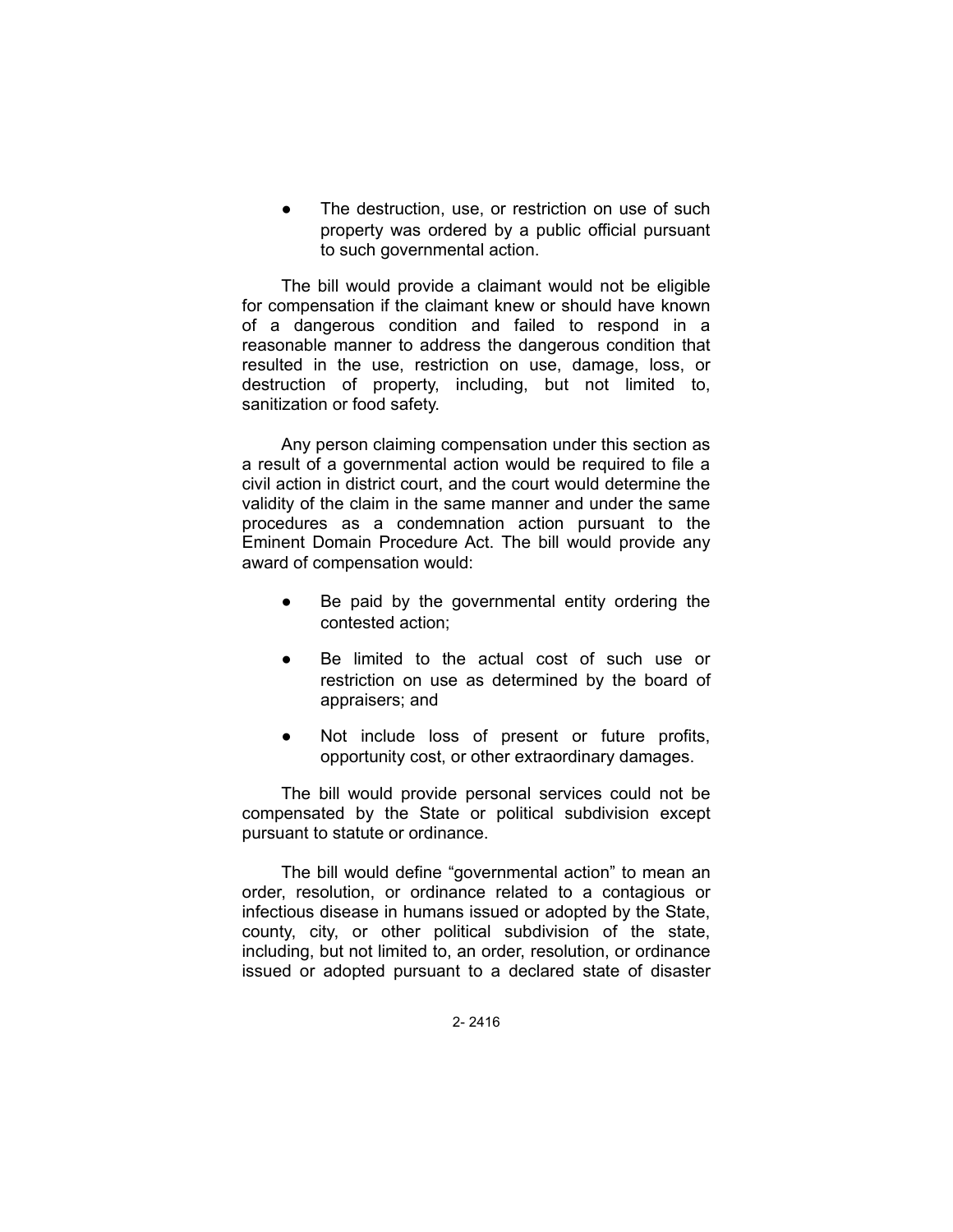emergency or state of local disaster emergency under the Kansas Emergency Management Act (KEMA) that limits the size of gatherings of individuals, restricts the operation of business, controls the movement of persons, or limits religious gatherings. The bill would define "restriction on use" or "restricted for use" to mean:

- Any taking as defined in the Private Property Protection Act;
- Any restriction, limitation on access to, or operation of private property, as defined by the bill;
- Exertion of control over any private property for any amount of time pursuant to a governmental action; or
- Substantially burdening the operation of any religious, civic, business, or commercial entity, whether for-profit or not-for-profit.

# *Property Tax Relief for Business Affected by Governmental Shutdown or Restriction Related to Contagious or Infectious Disease*

The bill would amend law governing reimbursement of property taxes levied upon property on which the owner maintains a business that was shut down or restricted by the State, county, city, or other political subdivision related to an executive order, state of disaster emergency, or state of local disaster emergency under KEMA, to allow such reimbursement for businesses that were shut down or restricted because of any action taken by:

The State, county, city, or other political subdivision of the state related to an executive order, state of disaster emergency, or state of local disaster emergency under KEMA; or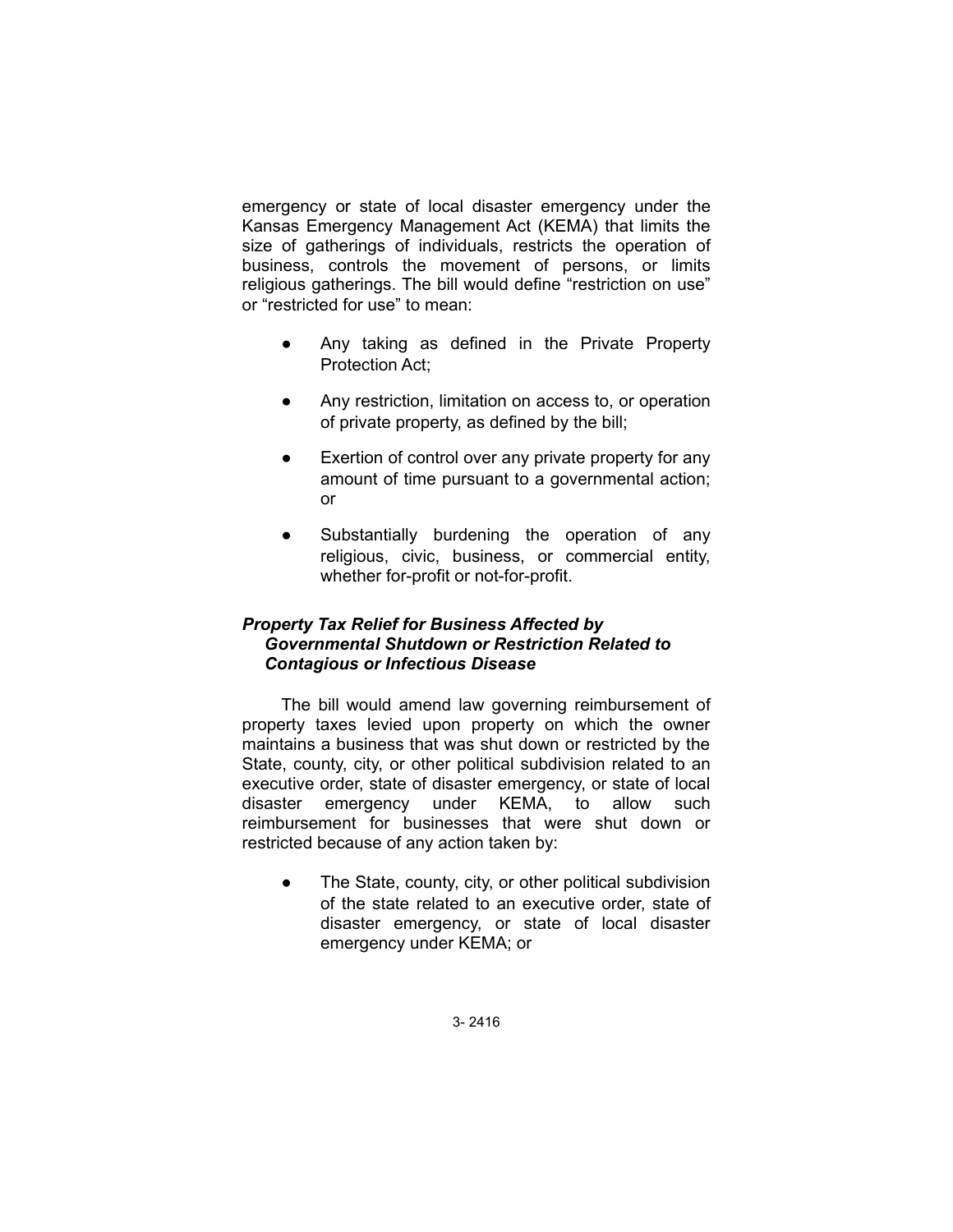A county, city, or other political subdivision of the state related to contagious or infectious disease pursuant to statutes governing public health.

An owner would not be eligible for reimbursement if the owner knew or should have known of a dangerous condition and failed to respond in a reasonable manner to address the dangerous condition that resulted in the shutdown or restriction, including, but not limited to, sanitization or food safety.

The bill would remove the effective date of the original enactment of this section.

## *COVID-19 Retail Storefront Property Tax Relief Act*

The bill would enact the Retail Storefront Property Tax Relief Act (Act) to provide for claims for refunds to be paid for tax years 2020 and 2021 for certain claimants that were operationally shut down or restricted at their retail storefront by a COVID-19-related order or action imposed by the State, a local unit of government, or a local health officer.

## *Refund Amounts*

The refund would be equal to 33.0 percent of the sum of the COVID-19 ordered shutdown days gross rebate amount and the COVID-19 ordered restricted operations days gross rebate amount, as those terms are defined by the bill. Refunds would be limited to \$7,500 per tax year.

The COVID-19 ordered shutdown days gross rebate amount would be the amount of property taxes accrued or 15.0 percent of gross rent actually paid in cash for the tax year, divided by 3 for businesses shut down for 91 or more days, divided by 4 for businesses shut down for 61 to 90 days, divided by 6 for businesses shut down for 31 to 60 days, and divided by 12 for businesses shut down for 1 to 30 days.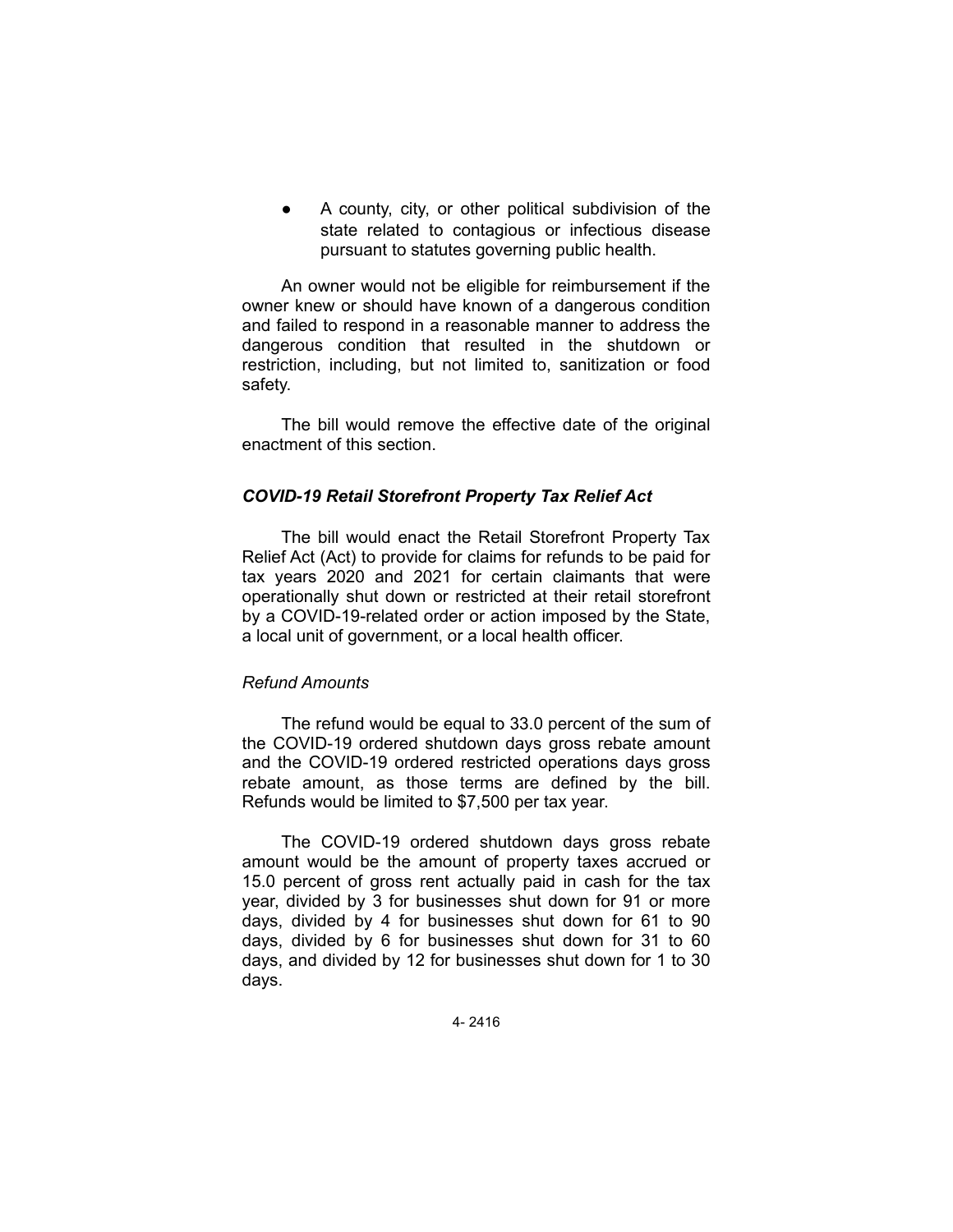The COVID-19 ordered restricted operations days gross rebate amount would be the amount of property taxes accrued or 15.0 percent of gross rent actually paid in cash for the tax year, divided by an amount ranging from 2 to 16, depending on the number of ordered restricted operation days.

### *Eligible Claimants*

Claimants would be required to be for-profit businesses in operation as of July 1, 2019, and March 1, 2020, and filing a 2019 tax return with annual revenues between \$10,000 and \$2,500,000 in 2019, with less gross revenue in 2020 or 2021 than in 2019. Businesses would not be permitted to be claimants if they received more than a total of \$150,000 in prior COVID-19-related local, state, or federal funding, or any combination thereof.

The bill would exclude as claimants grocery stores, pharmacies, hardware stores or home improvement businesses, retail liquor stores, manufacturers and food processors, schools from pre-kindergarten through postsecondary, hospitals and healthcare providers (not including dentists), property management and real estate services, professional services, agricultural and aquaculture producers, hosts or operators of vacation or short-term rental units, passive businesses, financial businesses primarily engaged in the business of lending, cable companies, telephone companies, utilities, and energy production, generation, and distribution companies.

Only one claimant per retail storefront would be permitted to receive a refund per tax year. "Retail storefront" would be defined to be real property where the claimant conducts retail sales through customers' physical, on-site presence and may consist as part of a multi-purpose or multiretail storefront building.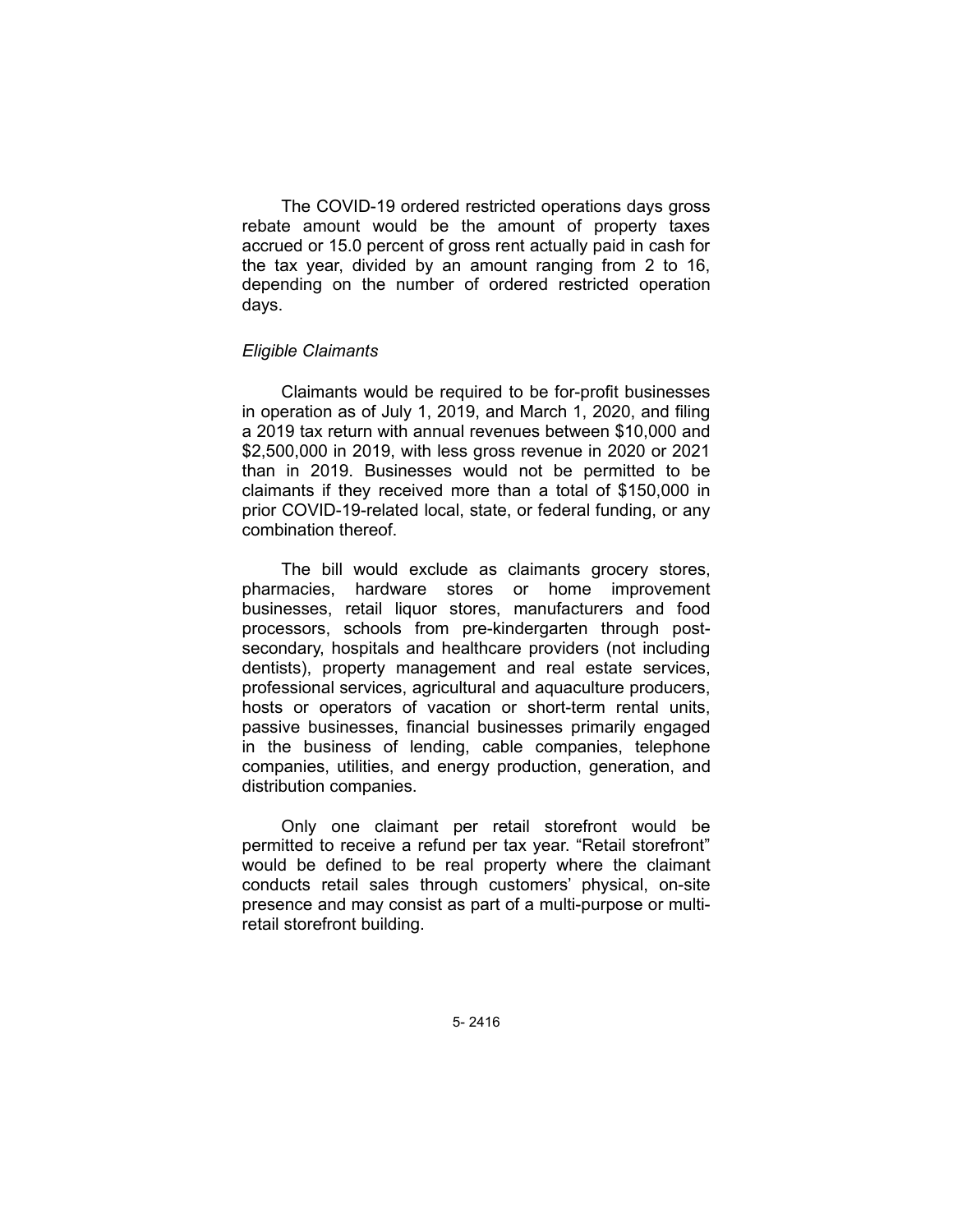### *Additional Provisions*

The Act would require claims to be filed with the Department of Revenue on or before April 15, 2023, in order to be paid or allowed. The Act would direct the Director of Taxation to make available suitable forms for filing claims and would authorize the Secretary of Revenue to adopt rules and regulations necessary for the administration of the Act.

The Act would require claimants to provide reasonable proof of eligibility for a refund to the Director of Taxation, including information concerning taxes levied and rent paid. The Act would permit the amount of any claim to be applied to outstanding tax liability owed by the claimant and would require a refund amount to be paid to a county treasurer to be applied to property taxes owed in the event a claimant has delinquent property taxes for tax year 2020 or 2021. Delinquent property taxes for any tax year prior to 2020 would disallow a claimant from being eligible for a refund.

The Act would provide for the disallowance of any claims filed with fraudulent intent or upon a finding that the claimant received title to the retail storefront for the purpose of applying for a refund. Filing a claim with fraudulent intent would be a class B misdemeanor and any claim paid upon a fraudulent filing would bear interest at a rate of 1 percent per month until the claim was repaid or recovered.

The provisions of the Act would be subject to informal conference and appeals to the State Board of Tax Appeals.

Each county would be required to pay the State an amount equal to 33 percent of the amount of refund claims paid pursuant to the Act for property located in such county.

#### **Background**

As referred to the Senate Committee on Judiciary on March 10, 2021, HB 2416 contained provisions regarding the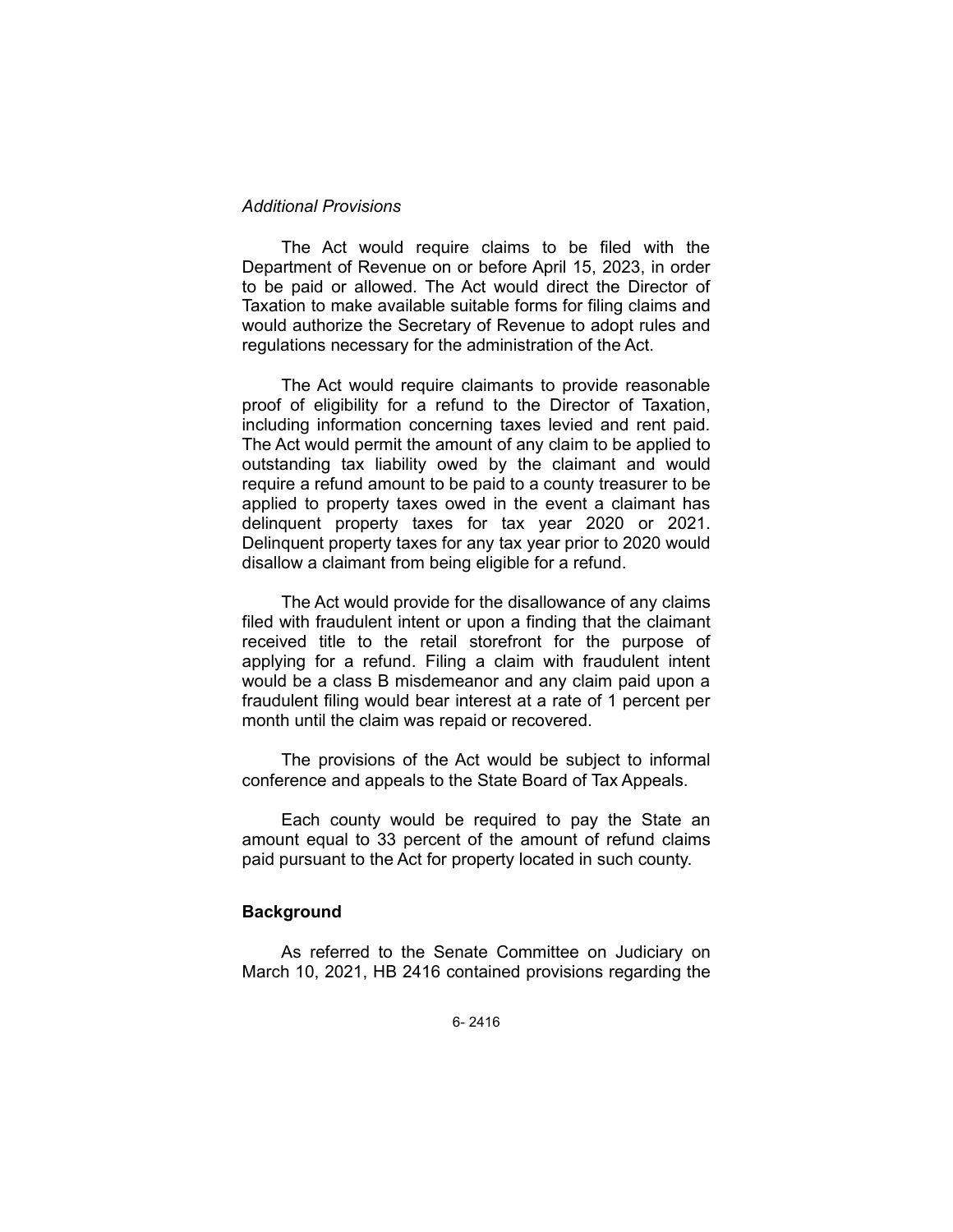governmental response to certain emergencies. These provisions were enacted in 2021 SB 40.

On March 9, 2022, the Senate Committee on Judiciary removed the contents of HB 2416 enacted in SB 40, inserted two sections of SB 541 regarding compensation for governmental use of property and property tax relief for certain businesses affected by governmental shutdowns or restrictions related to contagious or infectious disease, and recommended a substitute bill to be effective upon publication in the *Kansas Register.*

On March 23, 2022, the Senate Committee of the Whole adopted amendments to:

- Remove a provision concerning the obligation of persons in the state to manage their affairs in ways related to the prevention and response to contagious or infectious disease;
- Clarify the provisions concerning compensation for governmental actions affecting property be must be related to infectious or contagious diseases in humans;
- Further clarify when claimants and property owners may not be awarded compensation or property tax relief pursuant to the bill; and
- Add provisions from Senate Substitute for HB 2313, as amended by the Senate Committee of the Whole, enacting the COVID-19 Retail Storefront Property Tax Relief Act.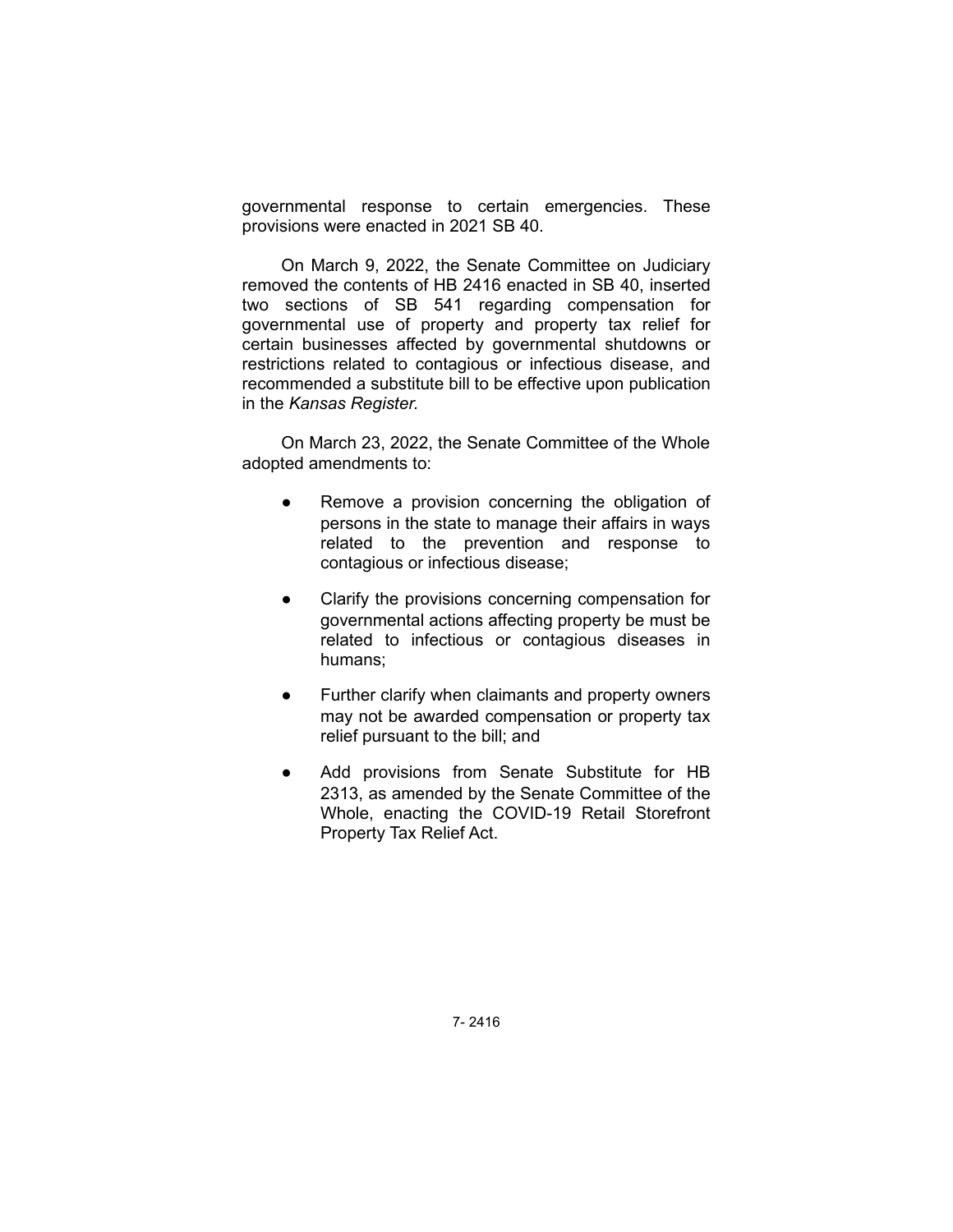### *SB 541 (Compensation and Property Tax Relief Related to Governmental Actions Taken in Response to Contagious or Infectious Disease )*

#### *Senate Committee on Judiciary*

On March 3, 2022, the Senate Committee on Judiciary held an informational hearing on potential legislation regarding orders and actions by public officials relating to vaccine passports, face mask mandates, gathering limitations, business restrictions, and religious gathering limitations. In the hearing, 19 private citizens provided testimony in support of such potential legislation; 36 private citizens provided written-only support. One private citizen provided neutral testimony.

In the Senate Committee hearing on March 7, 2022, an attorney, a representative of the Kansas Chamber of Commerce, and two private citizens provided **proponent** testimony on the bill, stating various concerns over governmental actions taken during the COVID-19 pandemic. Written-only proponent testimony was provided by three private citizens.

Representative Jacobs provided neutral testimony on the bill, expressing concern that the bill does not adequately protect the free exercise of religion guaranteed by the *U.S. Constitution*.

Representatives of the Kansas Association of Counties, Immunize Kansas Coalition, and the League of Kansas Municipalities, and one private citizen testified as **opponents** to the bill, stating concerns the bill will hinder the ability of governmental actors to effectively respond to future emergencies. Written-only opponent testimony was provided by representatives of the Harvey County Health Department, Kansas Academy of Family Physicians, Kansas Association of Local Health Departments, Kansas Association of School Boards, Kansas National Education Association, Kansas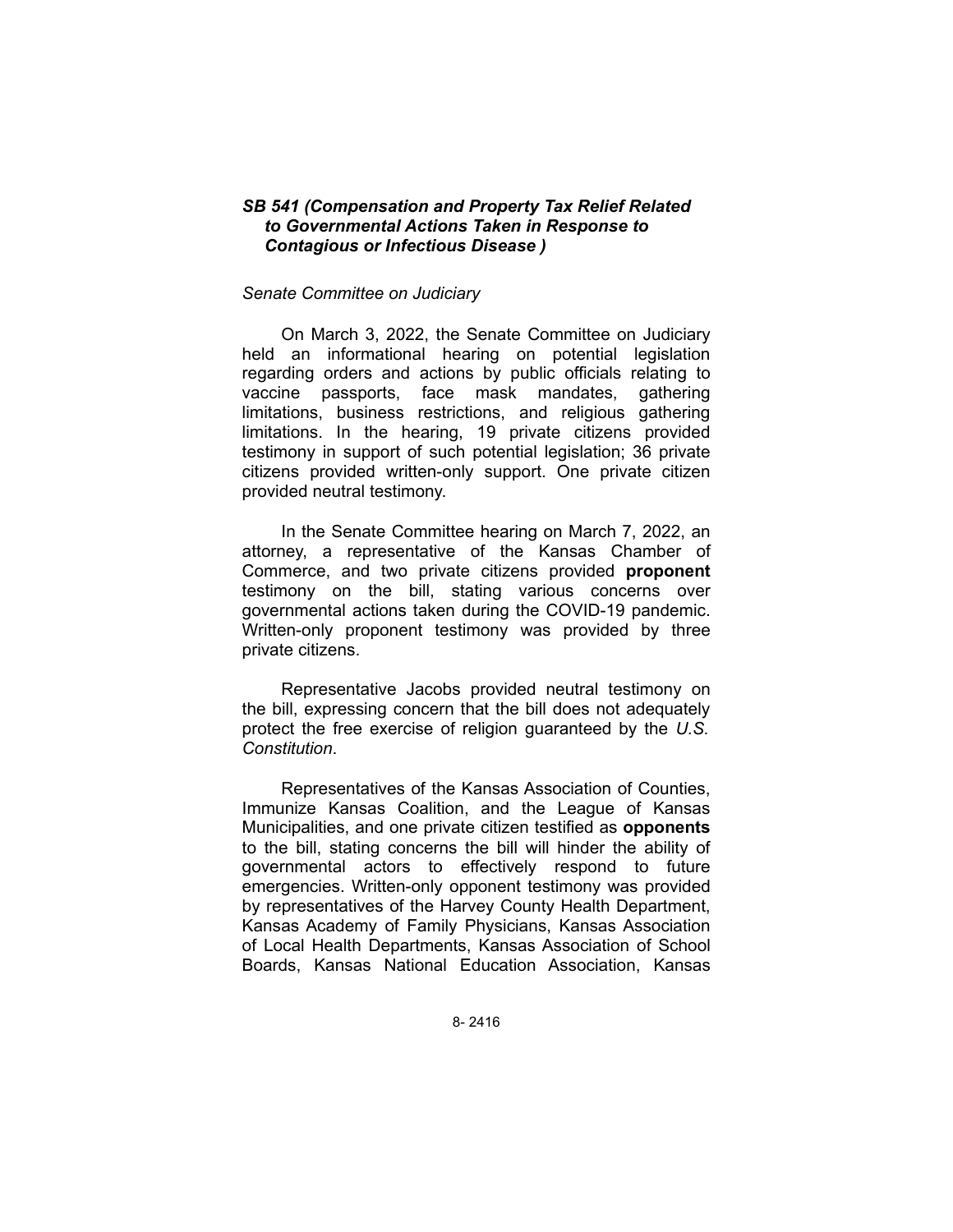State Board of Education, and Nurture KC; a representative of the cities of Merriam, Mission, Prairie Village, and Westwood Hills; and three private citizens.

### *Senate Sub. for HB 2313 (COVID-19 Retail Storefront Property Tax Relief Act)*

On May 3, 2021, the Senate Committee on Assessment and Taxation recommended a substitute bill containing the COVID-19 Retail Storefront Property Tax Relief Act and various other tax provisions. The provisions contained in the COVID-19 Retail Storefront Property Tax Relief Act were based on SB 149.

#### *SB 149*

The bill was introduced by the Senate Committee on Assessment and Taxation at the request of Representative Corbet.

## *Senate Committee on Assessment and Taxation*

At the Senate Committee hearing on the bill, **proponent** testimony was provided by representatives of the Kansas Chamber of Commerce and the Kansas Restaurant and Hospitality Association. Written-only proponent testimony was provided by Representative Corbet and a private citizen. Proponents stated the bill would reimburse business owners for property taxes attributable to times when the businesses were shut down due to governmental orders.

**Opponent** testimony was provided by a representative of the Kansas Association of Counties. Written-only opponent testimony was provided by a representative of the Kansas Legislative Policy Group. Opponents stated the bill would place an undue burden on county budgets.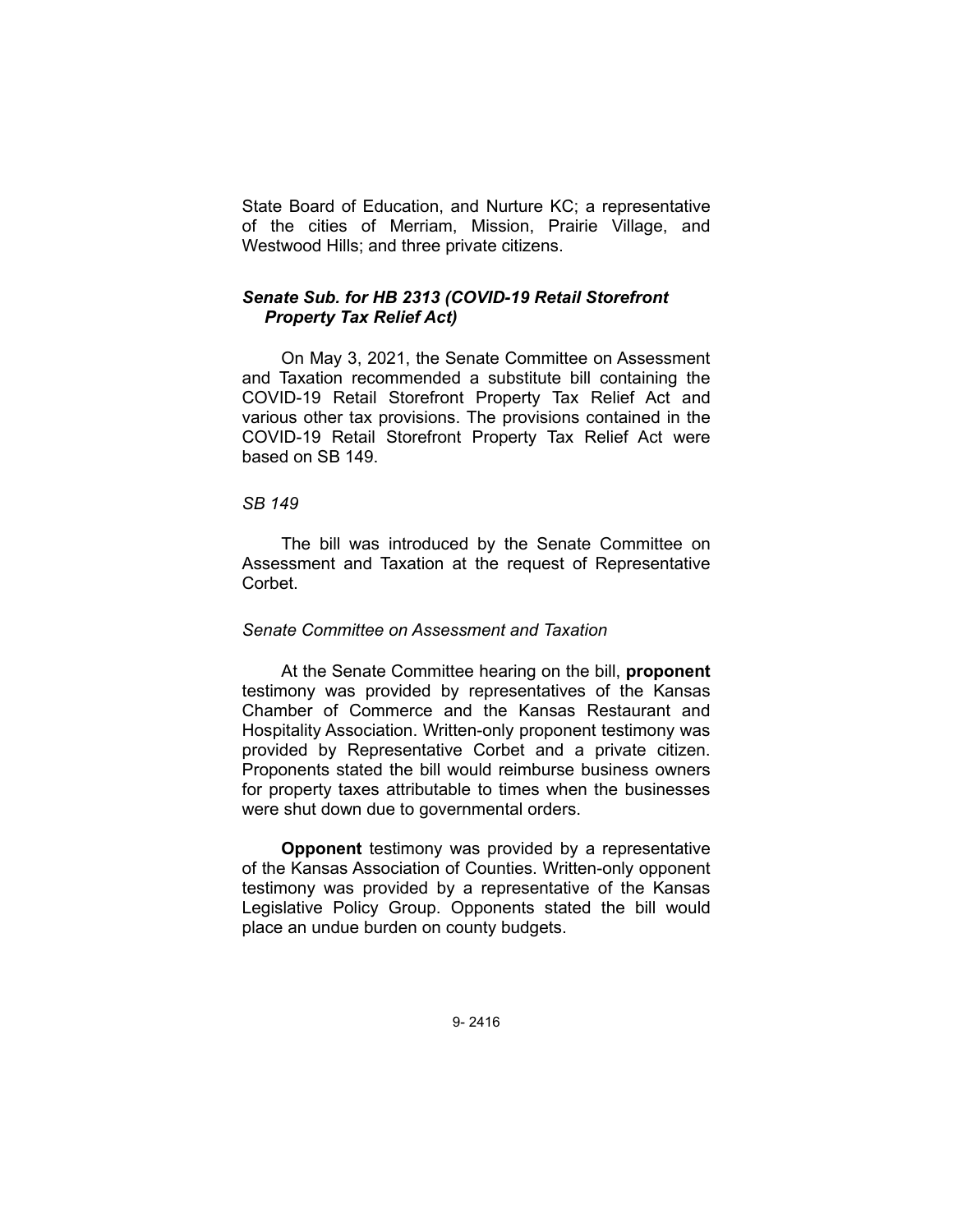Written-only neutral testimony was provided by a representative of the League of Kansas Municipalities.

### **Fiscal Information**

#### *SB 541*

[*Note*: The fiscal note prepared by the Division of the Budget references additional provisions of SB 541 not included in the substitute bill.]

According to the fiscal note prepared by the Division of the Budget on SB 541 as introduced, the Kansas Department of Health and Environment states that enactment of the bill would result in increased expenditures for the agency, if found by a district court in a civil action to be responsible for and directed to provide awards of compensation pertaining to and resulting from restrictions on use of property due to a governmental action related to a contagious or infectious disease, and issued or adopted by the state, county, or other political subdivision. A total fiscal effect could not be estimated.

The Kansas State Department of Education and the Office of the Governor state enactment of the bill would not have any fiscal effect on the operations of either agency. The Kansas Board of Regents reported enactment of the bill would not have a fiscal effect on higher education.

The Office of the Attorney General reports that while enactment of SB 541 could reduce some of the state's potential legal liability in future cases, certain provisions could be subject to legal challenge. The Office of the Attorney General states some litigation defense could be handled by the Office, but it is possible that specialized outside counsel would need to be hired by the State. The total fiscal effect could not be estimated.

10- 2416